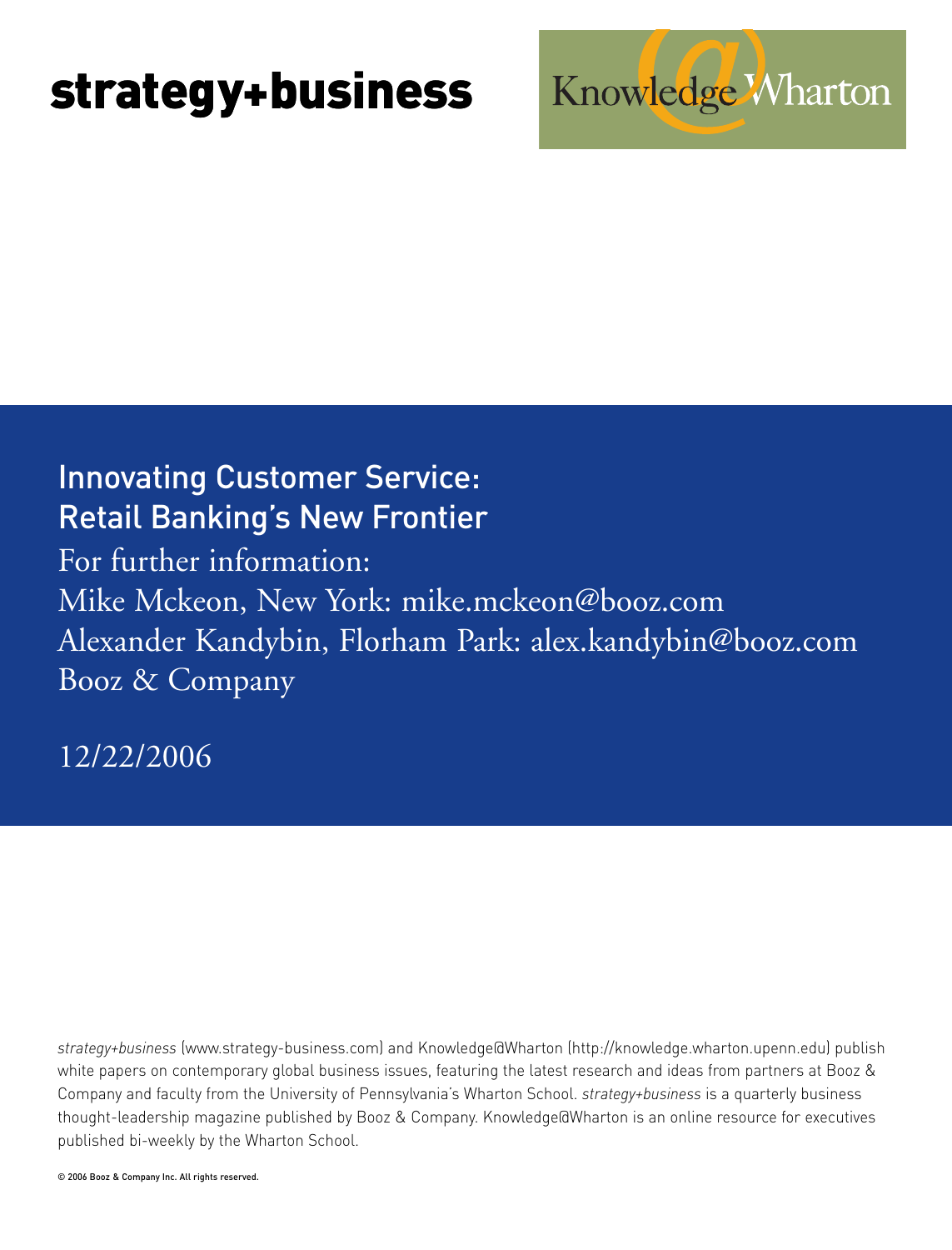## Innovating Customer Service: Retail Banking's New Frontier

As more U.S. banks reach the federally mandated limit for deposits, theyíll have to find a new way to grow.

**B** etween hidebound marketing ideas, long-standing structural limitations, and complex regulatory requirements, banking by and large lags far behind most other consumer retail industries in developing leading-edge products and services. The industry's rush of consolidation, which in the last decade nearly halved the number of banks in the U.S. to 7,500, has only exacerbated the situation, say financial-services industry experts at Booz Allen Hamilton and the University of Pennsylvania's Wharton School. "In order to make any integration — or at least make the numbers — work properly, you really have to cut a lot of costs," says George Day, a professor of marketing at Wharton, noting that costcutting typically translates into a degradation of service.

The consolidation is in turn ratcheting up the competitive ferocity. By federal law, no bank may hold more than 10 percent of the total U.S. deposits, and many of the top 20 banks are closing in on that limit, says Michael McKeon, a New York–based senior vice president with Booz Allen. That means that growth by acquiring new customers

will no longer be feasible. Instead, he says, the only way for banks to grow in the domestic market will be to strengthen relationships with their current customers, and to do that banks will have to innovate their offerings.

But innovation is not easy in banking. The industry has to contend with a tangle of regulations acting as "speed bumps" that can slow down product and marketing innovation, says Mr. McKeon. Before introducing new products and sometimes even new marketing programs, banks have to consider such factors as privacy laws, debt security guidelines, and fair lending practices.

Internal structural problems also inhibit marketing and product innovation. Product-focused companies typically have research and development departments, says Goran Hagegard, a principal with Booz Allen in New York. Not so in banks, where IT tends to drive R&D. Furthermore, departments within banking organizations are usually highly segregated from one another; the people who know what kind of technical innovations are needed are often completely isolated from those in a position to deliver

the innovations. Cross-departmental teamwork is generally not encouraged, says Mr. Hagegard. "Few and brave are the people who have ever crossed the moat unscathed."

Two other forces — risk aversion and inertia — can tamp down the urge to innovate. Banks must be exceptionally careful not to overcomplicate their offerings, says Alex Kandybin, a Booz Allen vice president based in New York, because product confusion can undermine the confidence the consumer must have in the bank to trust it with their money. And, although many bank consumers might not be happy, they are usually not quite unhappy enough to leave, says Professor Day. "People put up with lousy service because the switching costs are high."

### **Putting Customers First**

When banks do come up with new products, the products often fail because they don't focus enough on the consumer. Eric Clemons, a professor of marketing at Wharton, cites the example of ill-defined smart-card and electronic cash systems, which have yet to take off in the U.S. By contrast, the smart-card system in Hong Kong called "Octo-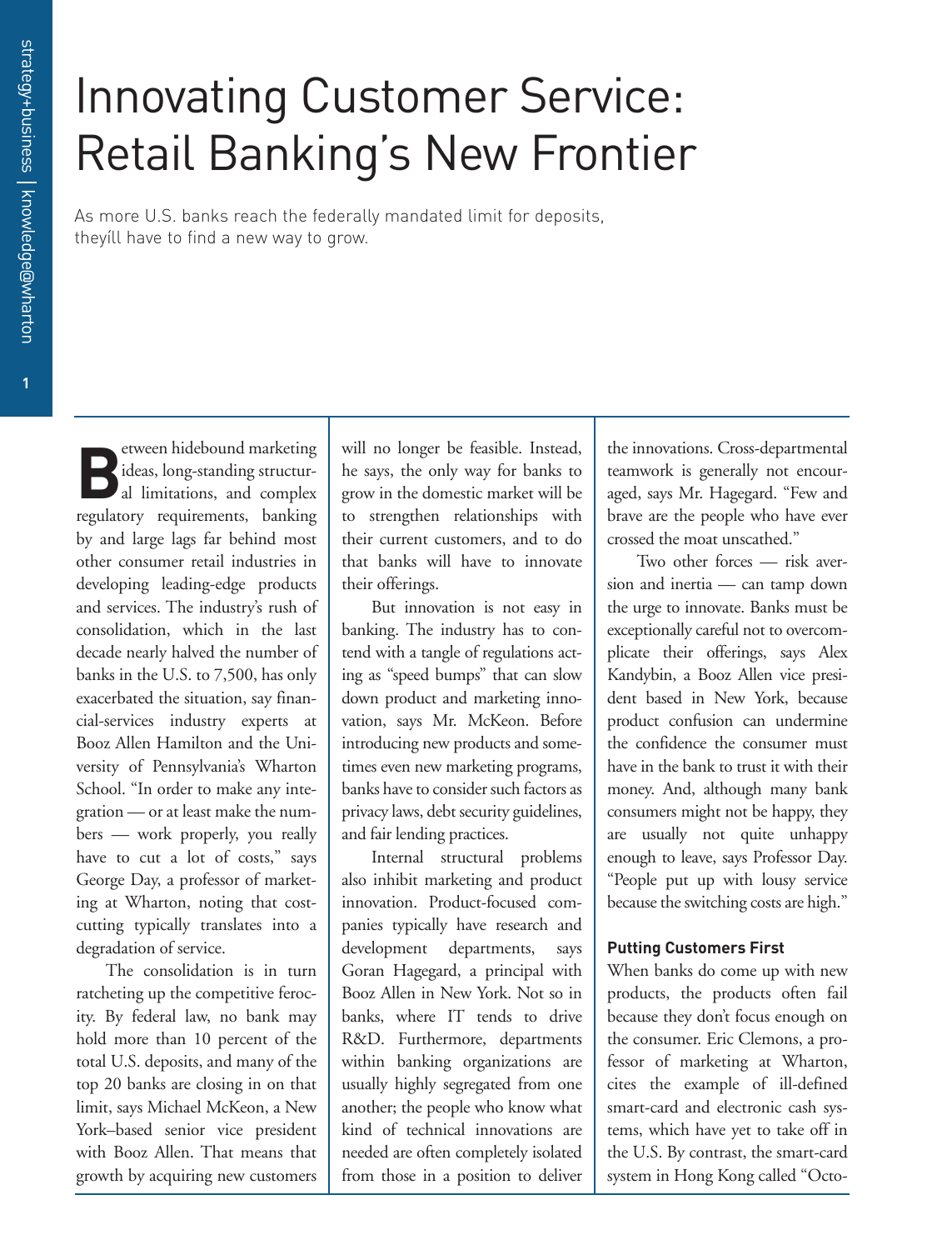**2**

pus," which enables users to ride public transportation without having to buy tickets or swipe a turnstile, is a big hit. The lesson, according to Professor Clemons: "If it addresses one real need, no matter how small, we have liftoff."

How can a bank learn to become more customer-focused and innovative? Although regulations aren't going away any time soon, the other barriers to more customer-centered innovation can be whittled away with some concerted effort, say Wharton and Booz Allen experts.

Internal structural changes can improve the chances of success. Break down the wall between sales and customer services, suggests Jerry Wind, a professor of marketing at Wharton. In an unusual move for a banking behemoth, Citibank linked its customer service performance to sales success. "They've created an incredible incentive to address your concern — and then to sell," says Professor Wind. It's not only a brilliant way to improve customer service, he adds, it can also give the bank's marketers greater insight into consumer needs than they ever had before.

Clearer organizational processes can help make it possible for innovations to develop on a regular schedule. Often, notes Mr. Hagegard, banks don't have a clear process for gaining approvals of new product innovations. Without a process, innovations occur more slowly and painfully. RBC Royal Bank has come up with an effective approach. The Canadian bank uses a stage-gate system that helps it determine whether to move forward with an idea, as well as a portfolio review process, which helps it prioritize which projects should move ahead first. RBC's stage-gate group

focuses on determining the business case for an idea, while the portfolio review board determines its relative importance in the context of the bank's overall portfolio. One challenge in a two-step process is deciding which approval board takes precedence. At RBC, it's the portfolio group. "This means that the portfolio look is the first step to get funded," says Mr. Hagegard. "However, you would not be guaranteed funding until you also passed the stage-gate process."

Drawing clearer distinctions between those parts of the offering in which line managers are allowed to experiment and those areas they must not touch can also contribute to higher quality innovation. Such controlled, modular architecture can make it easier for experimentation to occur in lower risk areas while keeping core offerings stable, according to Mr. Hagegard.

Finally, banks should look for new insights from the existing customer data. Most financial-services companies either don't mine their data enough or don't do it in a way that allows the information to reach product development, says Professor Wind. One tool that is often used in consumer products but frequently overlooked in financial services is conjoint analysis. Conjoint analysis measures consumer response to different bundles of products, a technique that allows marketers to uncover preferences, better gauge the strength of certain kinds of product features, and understand which customer problems will be most advantageous to solve. Measurement is critical. "Just doing something and praying that it will work and not measuring it is a waste of money and time, because at the

end of the year you are no smarter than at the beginning of the year," says Professor Wind.

There are other, more intuitive ways of generating ideas, as well. In a time of dramatic change, Professor Wind says, the key to success is often changing one's mental model of the company's business. Such insights seldom grow out of one's own industry, he notes. "The best rule is, don't look at your own industry." Banking's poster child for such an approach is Commerce Bancorp. Vernon Hill II, the chairman and president, came to banking after achieving success as a Burger King franchisee. By thinking of his bank as a kind of retail store that happens to sell financial services, Mr. Hill has turned his bank, based in Cherry Hill, N.J., into one of the fastest-growing banking companies in the country.

Even product innovations, for example, sometimes need not be financial. Professor Clemons notes that some credit cards marketed to NASCAR fans — featuring a picture of their favorite driver — have performed better than other cards, although the card itself has the same benefits as plainer versions. But the key is that the NASCAR card looks beyond what is thought of as a traditionally desirable market. In the past, such blinders have caused banks to overlook huge pockets of opportunity. Professor Clemons tells the story of two bank consultants who tried to sell the largest banks on their idea to target low-risk yet technically subprime clients for credit cards. Despite the potential market size, no bank was interested in their proposal. Frustrated, the two founded their own company instead now Capital One, one of the coun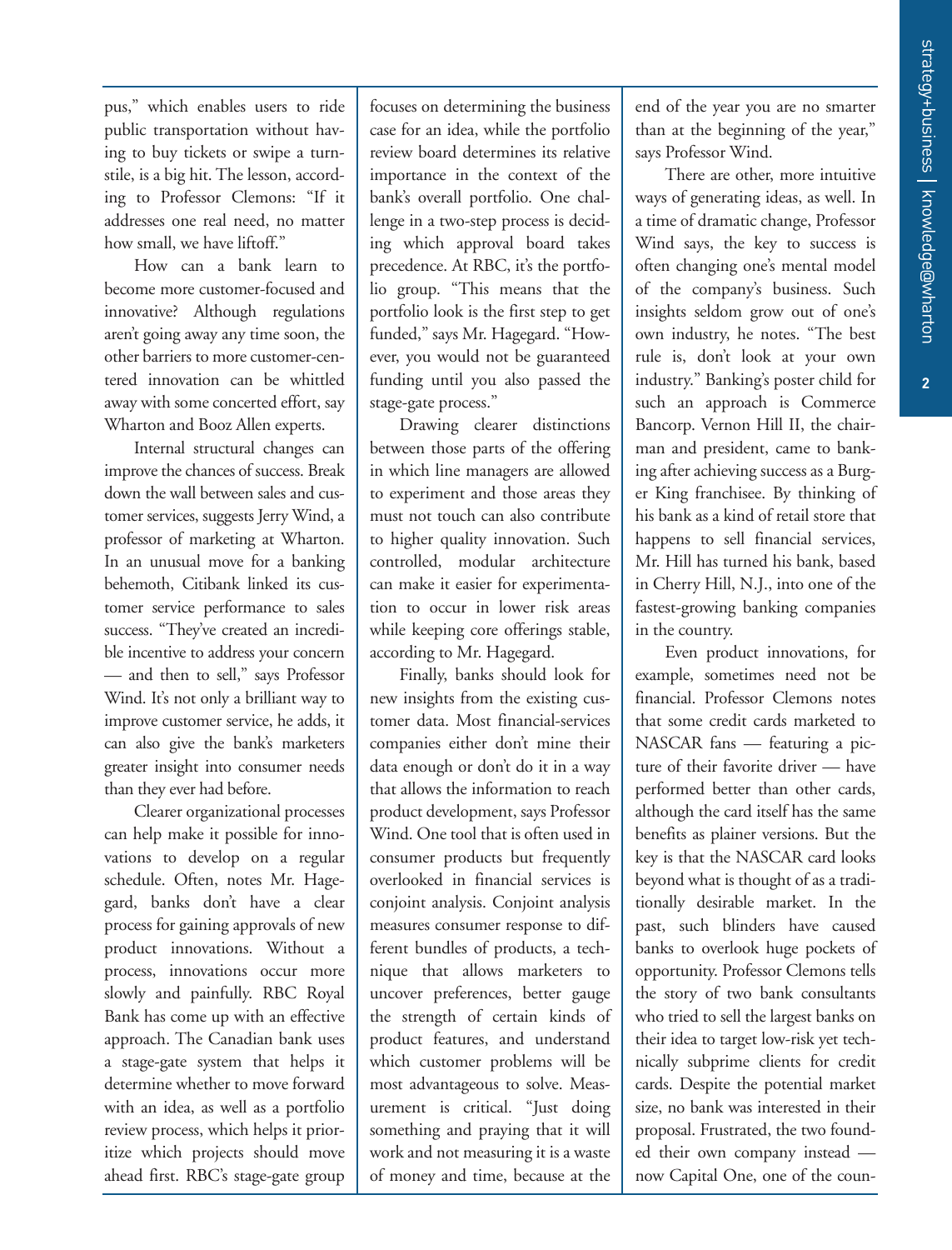**3**

try's largest credit card companies.

To witness the breadth of transformation that can result from seeking innovation beyond stale industry models, one need look no further than the Australian banking sector, which has struggled against a growing wave of foreign competition over the last several years. According to a report in *Retail Banker International*, profits rose 25 percent between 2000 and 2005 at the country's four largest banks — ANZ Bank, Commonwealth Bank of Australia, National Australia Bank, and Westpac Bank — but because of foreign entrants like ING Bank that have used the Internet to draw consumers away from the country's branch-focused lenders, market share in deposits and loans dropped considerably.

As a result, Commonwealth, ANZ, and Westpac have all launched high-interest Internet savings accounts. Commonwealth also introduced a three-year customer service and productivity improvement campaign, called "Which New Bank," in 2003. The program included the introduction of a commission-only sales force, or "mortgage innovators." The sales force also has the option of opening Commonwealth "mortgage innovation centers" to provide customers better access and a more personalized experience. According to *Retail Banker International*, Commonwealth saw an increase in revenue per staff within the first year of the program, and it has become a model for bank regeneration in the region.

"The Australian market is unbelievably competitive," says Vanessa Wallace, a vice president with Booz Allen in Sydney. "Innovation is happening at every point along the sys-

tem — customer interface, within product classes, as well as the reinvention of branches. There is also hidden innovation in processes, product architecture, and systems. It is a constant innovation game. It would be a mistake to sit still."

#### **Keeping It Simple**

At its most basic level, some Booz Allen and Wharton experts suggest, successful bank innovation begins first by learning to look at things from the customer's point of view and then trying to solve a problem. Like many companies, banks on the whole have been better product engineers than marketers, better at "solving financial problems than consumers' problems," says Booz Allen's Mr. Kandybin. In the next few years, Mr. McKeon of Booz Allen believes that "keep-it-simple" offerings are likely to be the industry's big winners, such as annuitylike products that will help baby boomers meet their retirement goals. Nothing complex, he says, just "very simple products that meet their fundamental needs."

"I think that most offerings of the banks are too complex for the average consumer to understand," Mr. Kandybin says. If you look at some consumer products where there is a complexity dimension, he says, such as a washing machine, typically the company will have a sales force to explain the different features. "Banks' products are currently more like washing machines — really hard to sell." But banks have no sales forces to deal with customers. "Nobody sells those products," Mr. Kandybin says. "Nobody really tries to educate consumers."

Even when a product can't be simplified, helping clients deal with

the offering's complexity can create greater loyalty. Mr. McKeon cites his experience with Countrywide Financial Corporation. The bank, which holds a mortgage on Mr. McKeon's home, asked every year for a copy of his flood insurance. "Why don't you just get that directly from the insurance company?" Mr. McKeon recalls asking. A traditional bank might have told him that it was impossible, "but Countrywide said 'fine.'" Good for him, but how did the bank profit? "Technically, I didn't pay them for that," says Mr. McKeon. "But it helped develop customer affinity." Countrywide has clearly learned a small lesson with a big payoff: A customer's good will is invaluable. **+**